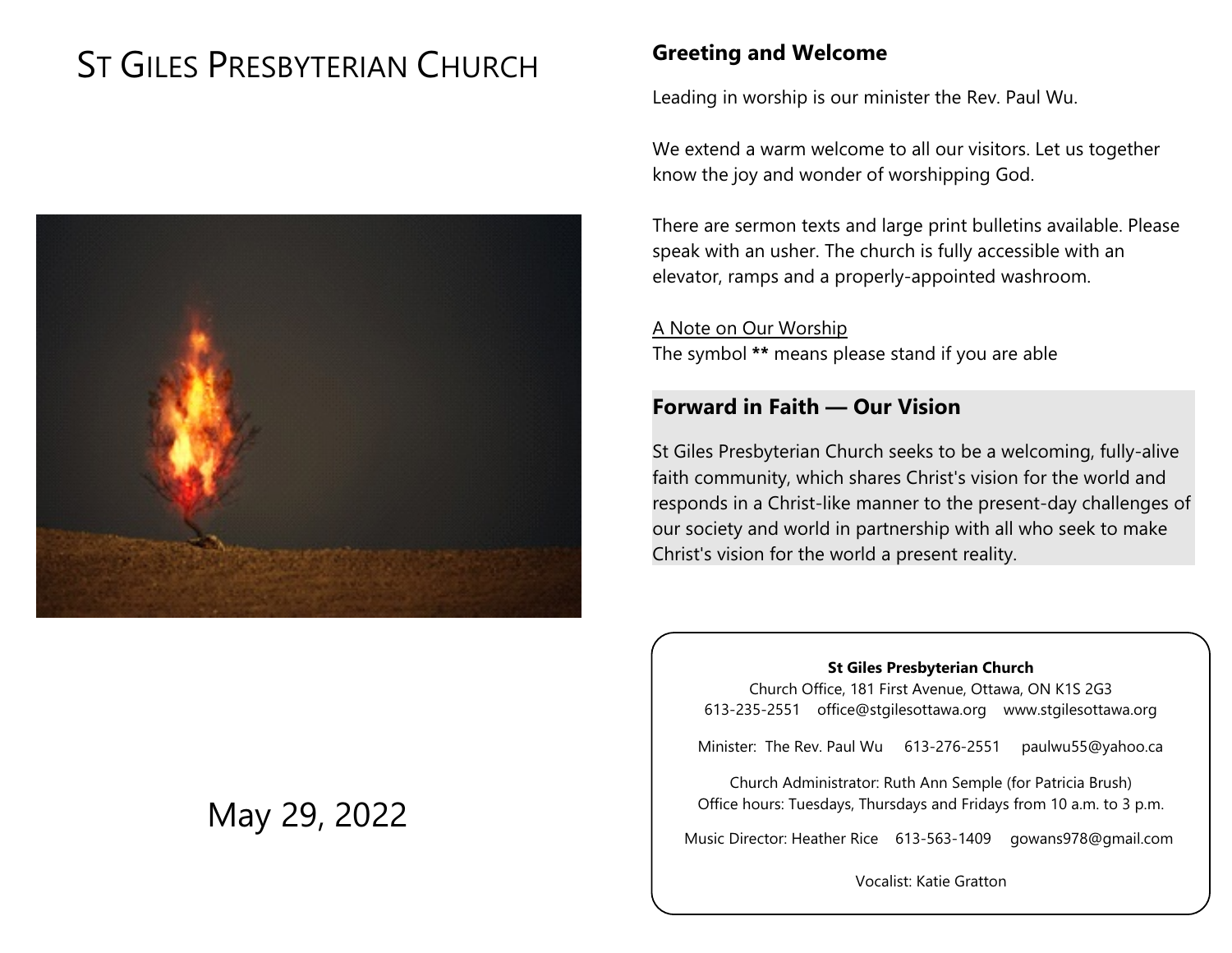We acknowledge that the land on which we gather is the traditional unceded territory of the Algonquin Anishnaabeg People. The Algonquin peoples have lived on this land since time immemorial. We are grateful to have the opportunity to be present in this territory.

Prelude *Prelude in F* by Ludwig von Beethoven (arr. H.K. Marks)

Call to Worship

- One: Let the people of God proclaim the wonder of God's work in creation
- **All: Blessing and honour, glory and power be to our God for ever and ever!**
- One: Let every creature in heaven and on earth shout to God and sing with joy!
- **All: Blessing and honour, glory and power be to our God for ever and ever!**
- One: Let us raise our prayers and praises to God in worship this day!
- **All: Blessing and honour, glory and power be to our God for ever and ever! Amen.**

**\*\*Hymn: O Lord my God / How great thou art 332**

**1. O Lord my God! When I in awesome wonder Consider all the worlds thy hands have made, I see the stars, I hear the rolling thunder, Thy power throughout the universe displayed,**

# *Refrain*

**Then sings my soul, my Saviour God to thee, How great Thou art! How great Thou art! Then sings my soul, my Saviour God to Thee How great Thou art! How great Thou art!**

- **2. When through the woods and forest glades I wander And hear the birds sing sweetly in the trees, When I look down from lofty mountain grandeur and hear the brook, and feel the gentle breeze,** *Refrain*
- **3. And when I think that God, His Son not sparing, Sent Him to die, I scarce can take it in, That on the cross, my burden gladly bearing, He bled and died to take away my sin,** *Refrain*
- **4. When Christ shall come with shout of acclamation And take me home, what joy shall fill my heart! Then I shall bow in humble adoration, And there proclaim, my God, how great Thou art!** *Refrain*

### Children's Story

# Prayer of Adoration

God of glory and majesty, God of mystery and mercy, in Christ Jesus you came to live among us, sharing in our joys and sorrows. After he suffered and died for our sake, you raised him and took him up in glory so that he might fulfill all things. As our ascended Lord, he gives hope to your people in all places, in every generation and every situation. So we claim that hope this day, for ourselves and for the world you love, offering you our praise and worship in the name of Jesus Christ, who now lives and reigns with you in the unity of the Holy Spirit, one God, now and forever. Amen.

### Unison Prayer of Confession

**You desire us to share in the unity and be one as you are Three in One. We confess that such unity often eludes us. We dwell on our differences and find reasons to criticize each other. The love you called us to offer one**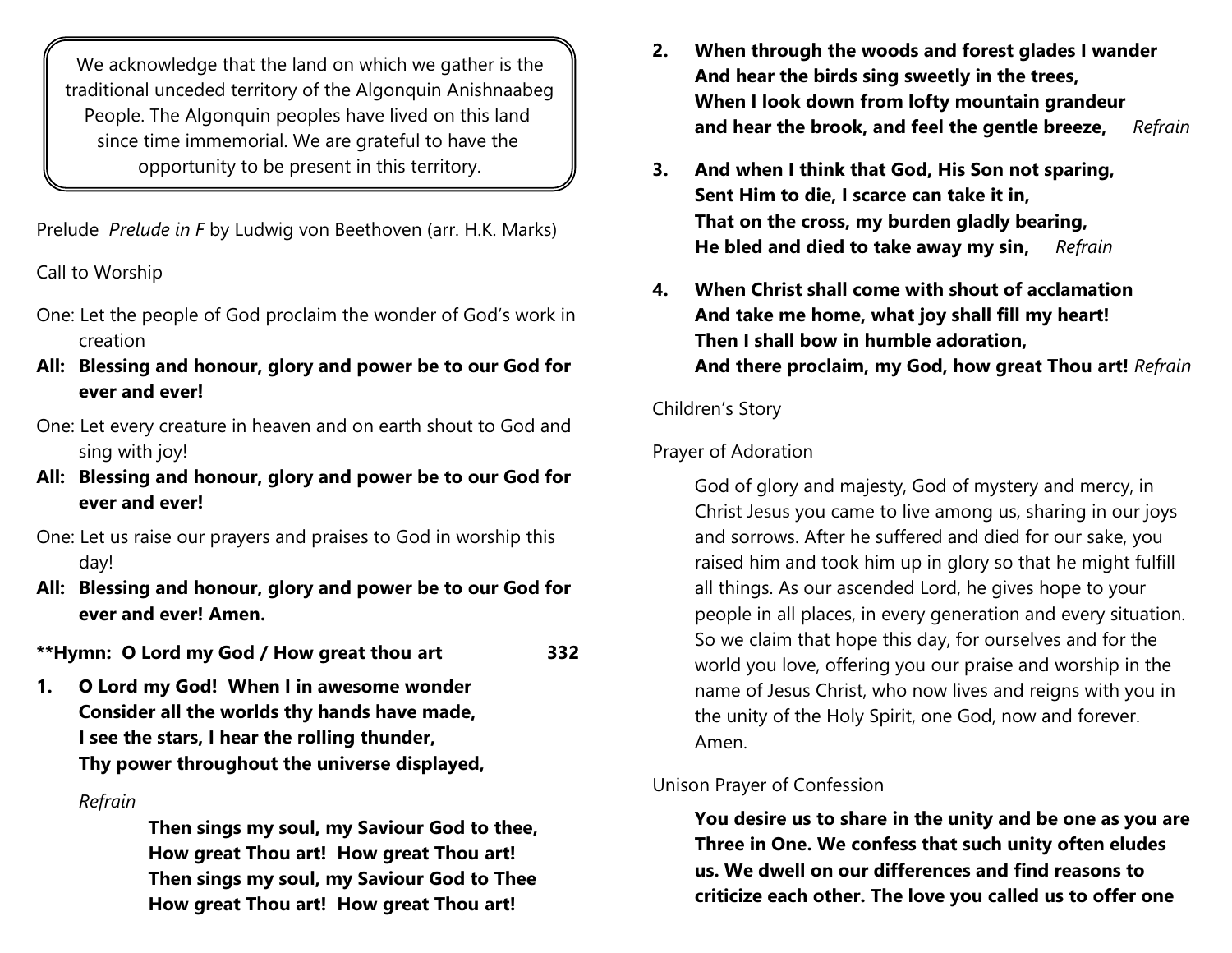**another disappears when we disagree. Forgive us for making our opinions and preferences into dividing lines within the body of your Church. Call us again to honour the unity and love you cherish for your followers so we may witness to unity and love in this divided world.** 

#### The Lord's Prayer

**Our Father who art in heaven, hallowed be thy name. Thy kingdom come, thy will be done on earth as it is in heaven. Give us this day our daily bread, and forgive us our debts as we forgive our debtors, and lead us not into temptation, but deliver us from evil, for thine is the kingdom and the power and the glory, for ever and ever. Amen.**

#### Assurance of Pardon

Hear the good news! Who is in a position to condemn? Only Christ –and Christ died for us; Christ rose for us, Christ reigns in power for us, Christ prays for us. Believe the good news of the gospel. In Jesus Christ, we are forgiven and given a ministry of reconciliation for his sake.

#### **Scripture**

#### First Reading: Exodus 3:1-15

**Moses was keeping the flock of his father-in-law Jethro, the priest of Midian; he led his flock beyond the wilderness and came to Mount Horeb, the mountain of God. There the angel of the Lord appeared to him in a flame of fire out of a bush; he looked, and the bush was blazing, yet it was not consumed. Then Moses said, "I must turn aside and look at this great sight and see why the bush is not burned up." When the Lord saw that he had turned aside to see, God called to him out of the bush, "Moses, Moses!" And he said, "Here I am." Then**

**he said, "Come no closer! Remove the sandals from your feet, for the place on which you are standing is holy ground." He said further, "I am the God of your father, the God of Abraham, the God of Isaac, and the God of Jacob." And Moses hid his face, for he was afraid to look at God.** 

**Then the Lord said, "I have observed the misery of my people who are in Egypt; I have heard their cry on account of their taskmasters. Indeed, I know their sufferings, and I have come down to deliver them from the Egyptians and to bring them up out of that land to a good and spacious land, to a land flowing with milk and honey, to the country of the Canaanites, the Hittites, the Amorites, the Perizzites, the Hivites, and the Jebusites. The cry of the Israelites has now come to me; I have also seen how the Egyptians oppress them. Now go, I am sending you to Pharaoh to bring my people, the Israelites, out of Egypt." But Moses said to God, "Who am I that I should go to Pharaoh and bring the Israelites out of Egypt?" He said, "I will be with you, and this shall be the sign for you that it is I who sent you: when you have brought the people out of Egypt, you shall serve God on this mountain."** 

**But Moses said to God, "If I come to the Israelites and say to them, 'The God of your ancestors has sent me to you,' and they ask me, 'What is his name?' what shall I say to them?" God said to Moses, "I am who I am." He said further, "Thus you shall say to the Israelites, 'I am has sent me to you.' " God also said to Moses, "Thus you shall say to the Israelites, 'The Lord, the God of your ancestors, the God of Abraham, the God of Isaac, and the God of Jacob, has sent me to you': This is my name forever, and this my title for all generations.**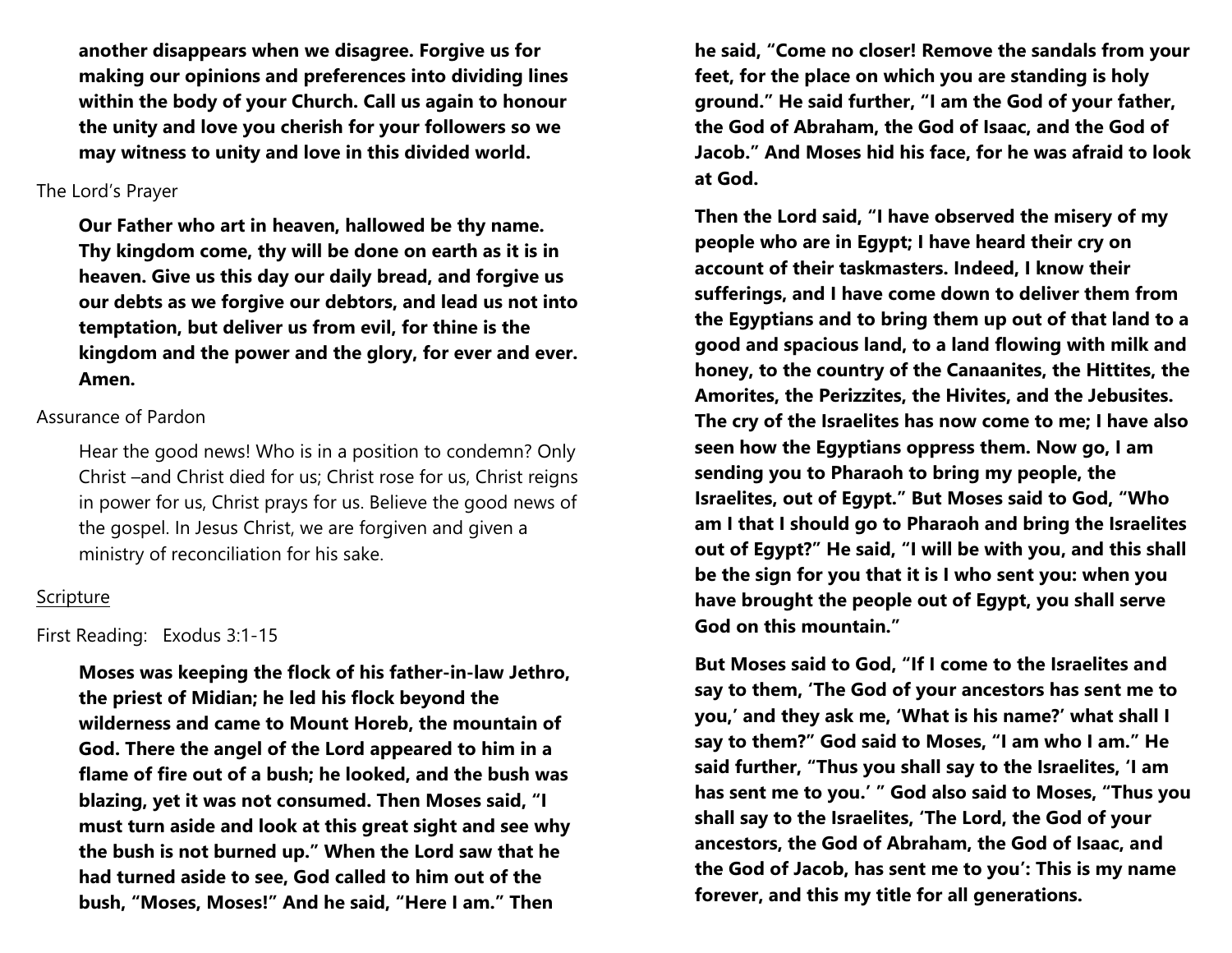

O give thanks to the Lord; call on God's name;

**make known God's deeds among the peoples.**  Sing to the Lord, sing praises,

**tell of all God's wonderful works.** 

Glory in God's holy name;

**let the hearts of those who seek the Lord rejoice.** Seek the strength of the Lord;

seek the Lord's presence continually.

**Remember the wonderful works God has done, the miracles, and the judgments God has done, O offspring of Abraham, God's servant** 

**children of Jacob, God's chosen ones.** 

**Then Israel came to Egypt;** 

**Jacob lived as an alien in the land of Ham. And the Lord made the people very fruitful and made them stronger than their foes,** 

### **whose hearts the Lord then turned to hate,**

### **to deal craftily with God's servants.**

The Lord sent Moses, a servant of the Lord, and Aaron, whom God had chosen.

that they might keep his statutes and observe God's laws. Praise the Lord! **R**

Second Reading: Luke 14:25-27

Now large crowds were traveling with him, and he turned and said to them, "Whoever comes to me and does not hate father and mother, wife and children, brothers and sisters, yes, and even life itself, cannot be my disciple. Whoever does not carry the cross and follow me cannot be my disciple.

Reader: This is the word of the Lord, **People: Thanks be to God.**

#### **\*\*Hymn: Deep in the shadows of the past 510**

- **1. Deep in the shadows of the past, far out from settled lands, some nomads travelled with their God across the desert sands. The dawning hope of humankind by them was sensed and shown: a promise calling them ahead, a future yet unknown.**
- **2. While others bowed to changeless gods, they met a mystery, invisible, without a name, "I AM WHAT I WILL BE"; and by their tents, around their fires, in story, song and law, they praised, remembered, handed on a past that promised more.**
- **3. From Exodus to Pentecost the promise changed and grew, while some, remembering the past, recorded what they knew, or with their letters and laments, their prophecy and praise,**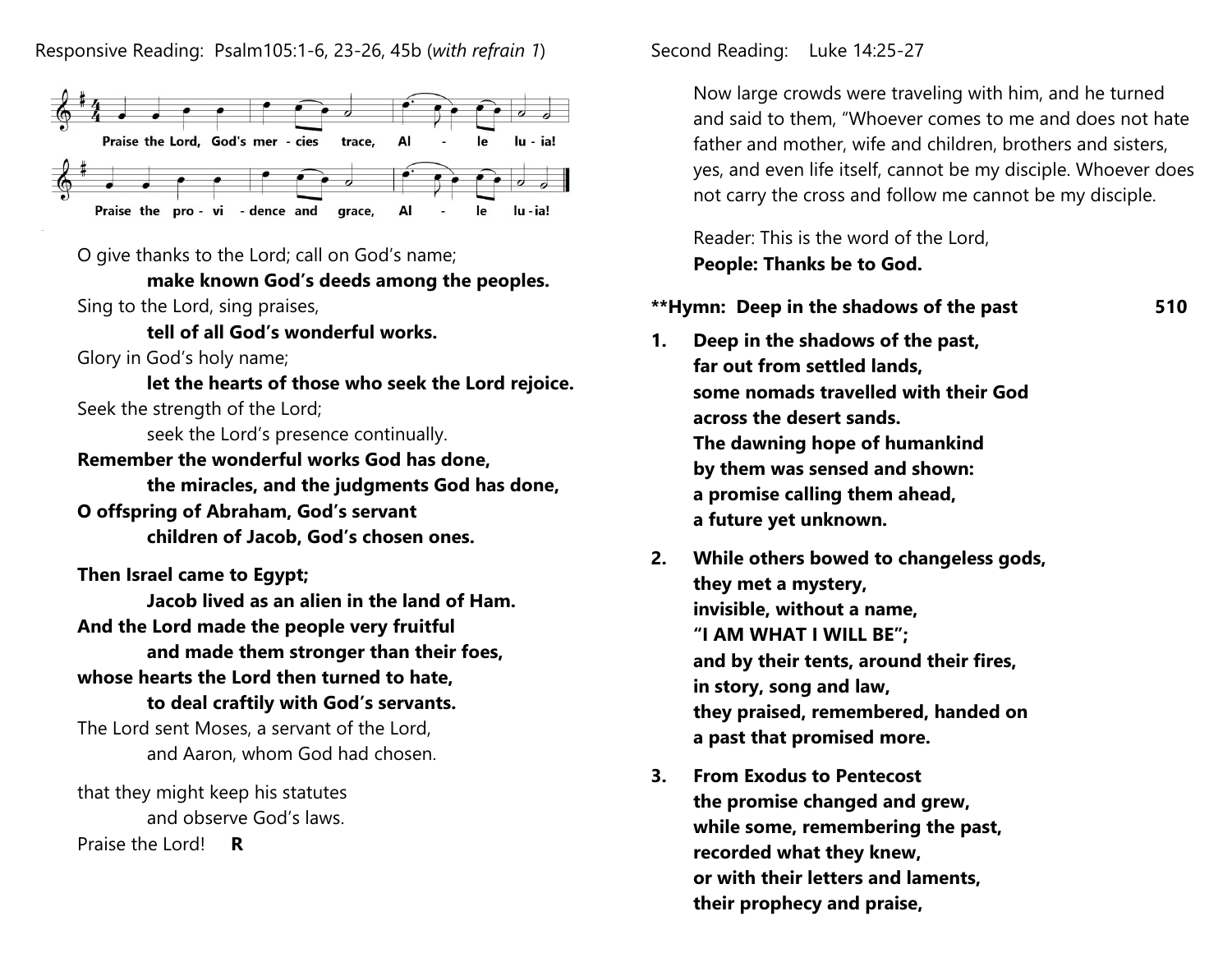**recovered, kindled and expressed new hope for changing days.**

**4. For all the writings that survived, for leaders long ago, who sifted, copied and preserved the Bible that we know, give thanks, and find its story yet our promise, strength and call, the model of emerging faith, alive with hope for all.**

Sermon I AM WHO I AM<br>Prayers of the People

#### **\*\*Hymn: Trust and Obey**

**1. When we walk with the Lord In the light of His Word, What a glory He sheds on our way; While we do His good will, He abides with us still, And with all who will trust and obey.**

#### *Refrain*

**Trust and obey, For there's no other way To be happy in Jesus, But to trust and obey.**

**2. Not a shadow can rise, Not a cloud in the skies, But His smile qu ickly drives it away; Not a doubt or a fear, Not a sigh or a tear, Can abide while we trust and obey.** *Refrain*

- **3 . N ot a burden we bear, N ot a sorrow we share, B ut our toil He doth richly repay; Not a grief or a loss, Not a frown or a cross, But is blest if we trust and obey.** *Refrain*
- **4 . B ut we never can prove The delights of His love, Until all on the altar we lay; For the favour He shows, And the joy He bestows, Are for them who will trust and obey.** *Refrain*

#### Passing of the Peace

#### Announcements

#### **Offering**

**Doxology: Praise God from whom all blessings flow 8 3 0 Praise him, all creatures here below; Praise him above, ye heavenly host; Praise Father, Son and Holy Ghost.**

**5 8 7**

#### Prayer of Dedication

# **\*\*Hymn: Called as partners in Christ's service**

**1 . Called as partn ers in Christ's service, Called to ministries of grace, We respond with deep commitment, Fresh new lines of faith to trace. May we learn the art of sharing, Side by side and friend with friend, Equal partners in our caring To fulfil God's chosen end.**